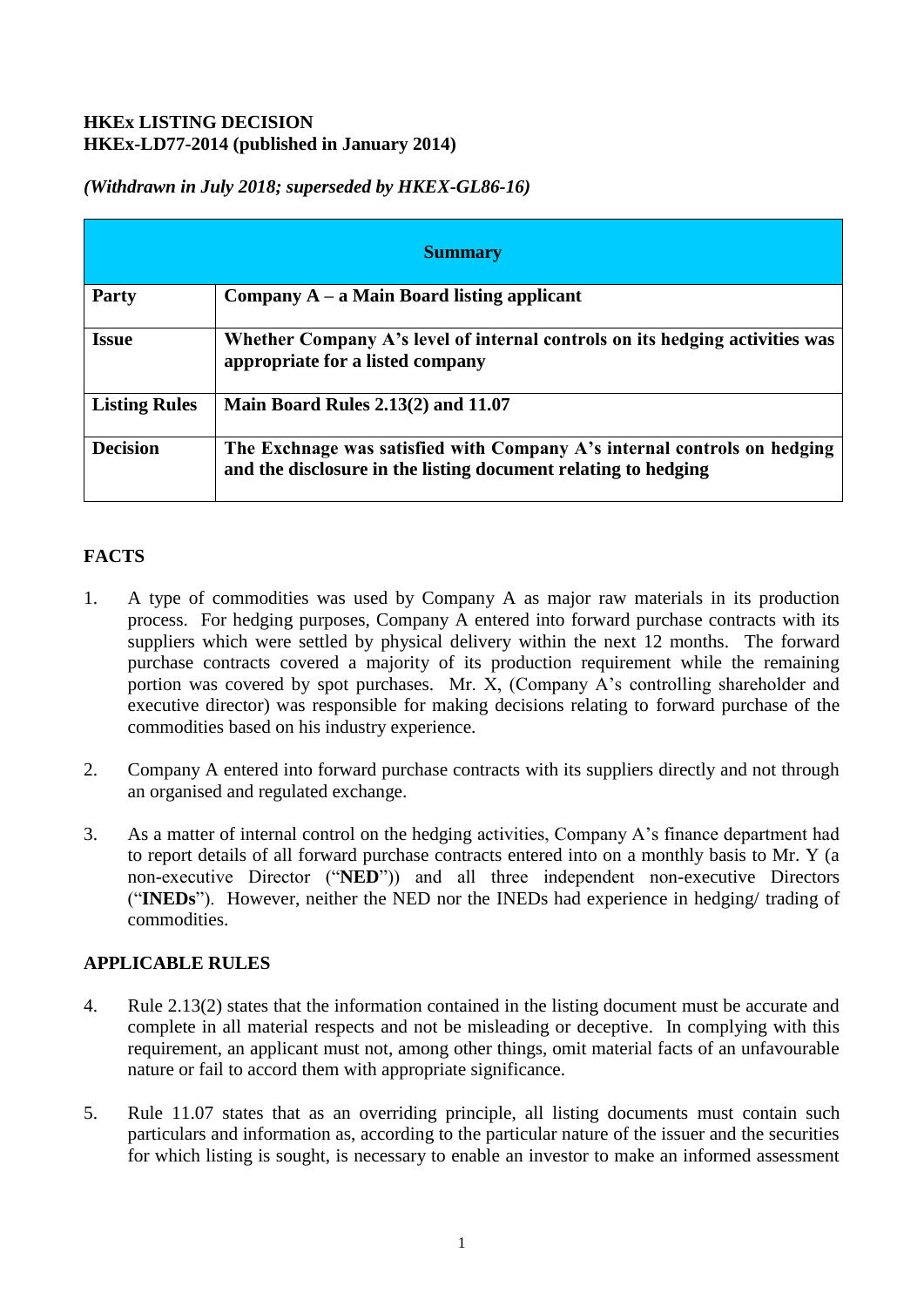of the activities, assets and liabilities, financial position, management and prospects of the issuer and of its profits and losses and of the rights attaching to such activities.

## **ANALYSIS**

- 6. The Exchange considered that Company A's internal controls on hedging lacked the level of dynamic risk management that was customary for listed companies engaging in hedging activities which exposed them to the risks of price movement.
- 7. There was also insufficient disclosure on the credit risk of the counterparties to the hedging activities, namely the suppliers of Company A.

### **DECISION**

- 8. Company A was asked to consider, in addition to the existing internal control measures as described in paragraph 3 above, :
	- establishing a formal risk management committee:
	- setting position limits for the forward purchases;
	- establishing formal procedures to approve positions exceeding limits;
	- establishing formal procedures to set and vary counterparty limits, and to authorize any excesses over those limits;
	- monitoring value at risk.
- 9. The Exchange expected that appropriate disclosure be made in the prospectus as to which of the measures mentioned in paragraph 8 above were adopted by Company A, and if any of those measures were not adopted, the reason for not doing so.

#### **DISCLOSURE**

10. Company A subsequently implemented and disclosed in the prospectus the following measures:

*Established a risk management committee (the "Risk Management Committee")* 

- (i) Company A appointed an additional INED who had over six years of experience in trading of commodities. It established the Risk Management Committee which comprised the additional INED, two of the remaining INEDs and the NED. The finance department would provide relevant information on the hedging activities (e.g. amount of forward purchases, actual amount of commodities consumed, confirmed orders on hand, production schedule, inventory level, amount of expected export sales) to the Risk Management Committee which would hold monthly meetings to review whether the hedging policy has been complied with. Company A would disclose in its annual report the Risk Management Committee's confirmation on whether Company A has complied with its hedging policy;
- (ii) all the forward purchases would be handled by the hedging team (the "**Hedging Team**") which was led by Mr. X and other members comprising the chief financial officer and heads of relevant departments (e.g. production department, sales and marketing department);